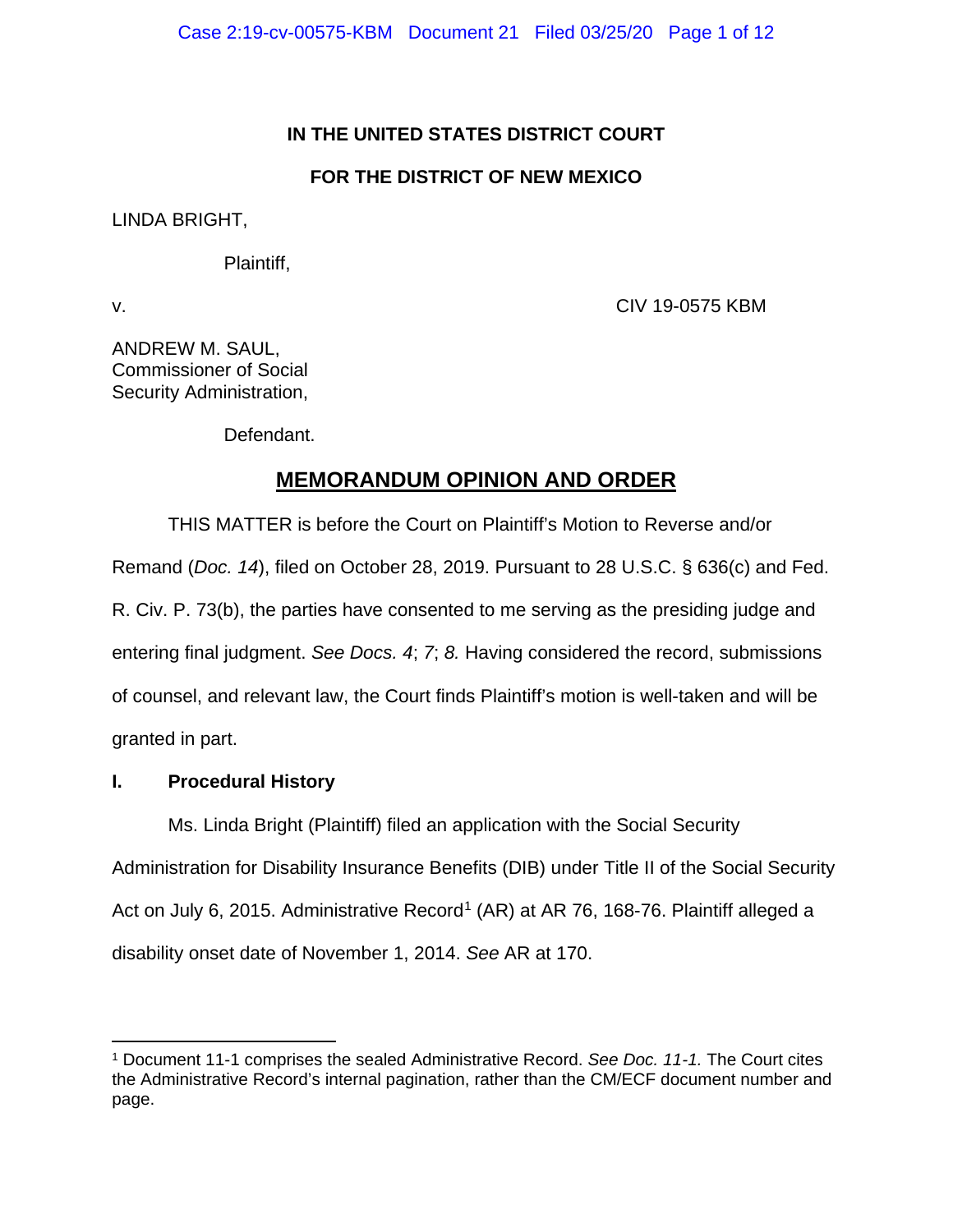#### Case 2:19-cv-00575-KBM Document 21 Filed 03/25/20 Page 2 of 12

Disability Determination Services determined that Plaintiff was not disabled both initially (AR at 76-84) and on reconsideration (AR at 85-97). Plaintiff requested a hearing with an Administrative Law Judge (ALJ) on the merits of her application. AR at 112-13. Both Plaintiff and a vocational expert (VE) testified during the *de novo* hearing. *See* AR at 35-75. ALJ Frederick Upshall, Jr. issued an unfavorable decision on July 27, 2018. AR at 16-34. Plaintiff submitted a Request for Review of Hearing Decision/Order to the Appeals Council (AR at 166-67), which the council denied on April 23, 2019 (AR at 1-6). Consequently, the ALJ's decision became the final decision of the Commissioner. *Doyal v. Barnhart*, 331 F.3d 758, 759 (10th Cir. 2003).

#### **II. Applicable Law and the ALJ's Findings**

A claimant seeking disability benefits must establish that she is unable "to engage in any substantial gainful activity by reason of any medically determinable physical or mental impairment which can be expected to result in death or which has lasted or can be expected to last for a continuous period of not less than 12 months." 42 U.S.C. § 423(d)(1)(A); *see also* 20 C.F.R. § 404.1505(a). The Commissioner must use a five-step sequential evaluation process to determine eligibility for benefits. 20 C.F.R. § 404.1520(a)(4); *see also Wall v. Astrue*, 561 F.3d 1048, 1052 (10th Cir. 2009).

The claimant has the burden at the first four steps of the process to show: (1) she is not engaged in "substantial gainful activity"; (2) she has a "severe medically determinable . . . impairment . . . or a combination of impairments" that has lasted or is expected to last for at least one year; and (3) her impairment(s) meet or equal one of the listings in Appendix 1, Subpart P of 20 C.F.R. Pt. 404; or (4) pursuant to the assessment of the claimant's residual functional capacity (RFC), she is unable to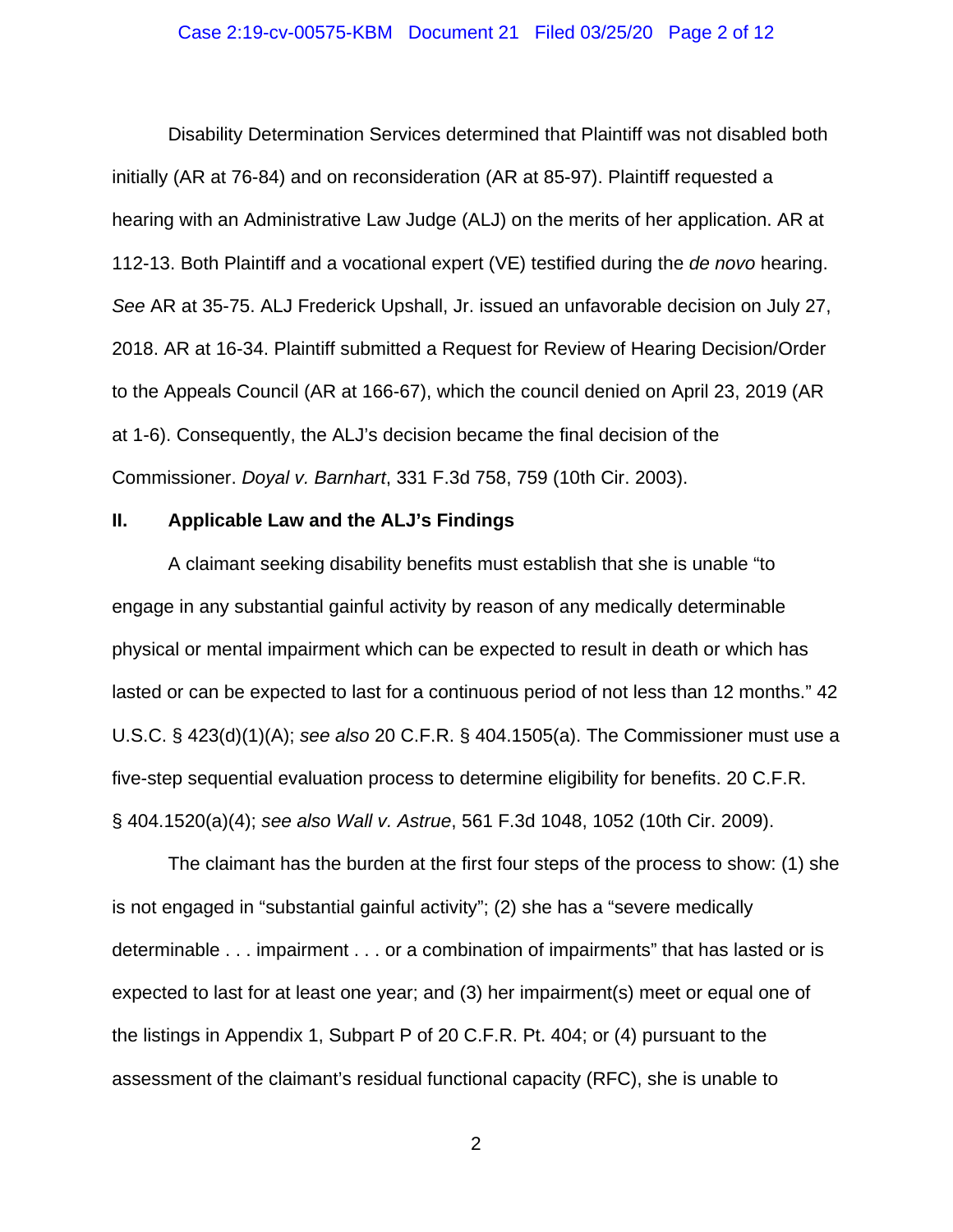#### Case 2:19-cv-00575-KBM Document 21 Filed 03/25/20 Page 3 of 12

perform her past relevant work (PRW). 20 C.F.R § 404.1520(a)(4)(i-iv); *see also Grogan v. Barnhart*, 399 F.3d 1257, 1261 (10th Cir. 2005) (citations omitted). "RFC is a multidimensional description of the work-related abilities [a claimant] retain[s] in spite of her medical impairments." *Ryan v. Colvin*, Civ. 15-0740 KBM, 2016 WL 8230660, at \*2 (D.N.M. Sept. 29, 2016) (citing 20 C.F.R. § 404, Subpt. P, App. 1 § 12.00(B); 20 C.F.R. § 404.1545(a)(1)). If the claimant meets "the burden of establishing a prima facie case of disability[,] . . . the burden of proof shifts to the Commissioner at step five to show that" the claimant retains sufficient RFC "to perform work in the national economy, given [her] age, education, and work experience." *Grogan*, 399 F.3d at 1261 (citing *Williams v. Bowen*, 844 F.2d 748, 751 & n.2 (10th Cir. 1988)); *see also* 20 C.F.R.

## $§$  404.1520(a)(4)(v).

At Step One of the process,<sup>[2](#page-2-0)</sup> ALJ Upshall found that Plaintiff "has not engaged in substantial gainful activity since" her alleged onset date. AR at 21 (citing 20 C.F.R. §§ 404.1571-1576). At Step Two, the ALJ concluded that Plaintiff "has the following severe impairments: hypertension, bilateral macular degeneration, and diabetes mellitus." AR at 21 (citing 20 C.F.R. § 404.1520(c)). ALJ Upshall also noted that Plaintiff has been diagnosed with obesity, "but there is no indication that her weight causes any limitations in the ability to perform work activities." AR at 21.

At Step Three, the ALJ found that Plaintiff "does not have an impairment or combination of impairments that meets or medically equals the severity of one of the

<span id="page-2-0"></span><sup>&</sup>lt;sup>2</sup> ALJ Upshall first found that Plaintiff "meets the insured status requirements of the Social Security Act through December 31, 2019." AR at 21.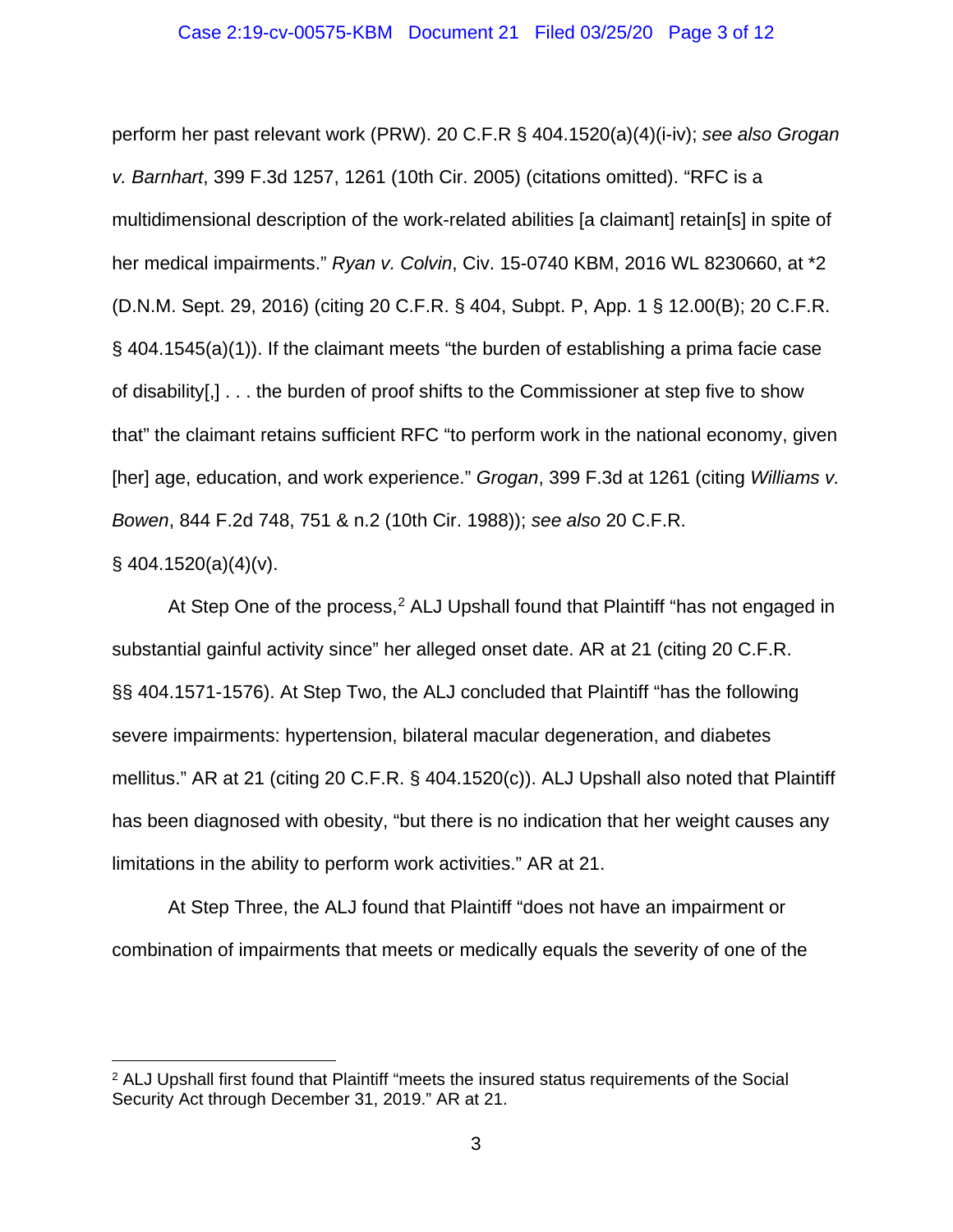listed impairments in 20 [C.F.R.] Part 404, Subpart P, Appendix 1." AR at 21 (citing 20

C.F.R. §§ 404.1520(d), 404.1525, 404.1526). The ALJ determined that:

[Plaintiff] has the [RFC] to perform a full range of work at all exertional levels but with the following nonexertional limitations:

[She] can never climb ladders, ropes, and scaffolds; can occasionally climb stairs and ramps; should avoid all moving machinery and unprotected heights; would be limited to occasional far acuity; would be limited to no depth perception; can have no reading requirement; cannot perform computer work, have no reading demands, would need instructions by demonstration (oral); and would need to work with items no smaller than a cell phone.

AR at 22. The ALJ determined that Plaintiff is incapable of performing her PRW, but can

perform the positions of dining room attendant, laundry worker 1, and kitchen helper.

AR at 27-28. Ultimately, the ALJ found that Plaintiff "has not been under a disability, as

defined in the Social Security Act, from November 1, 2014, through the date of [the

ALJ's] decision." AR at 28 (citing 20 C.F.R. § 404.1520(g)).

# **III. Legal Standard**

The Court must "review the Commissioner's decision to determine whether the factual findings are supported by substantial evidence in the record and whether the correct legal standards were applied." *Lax v. Astrue*, 489 F.3d 1080, 1084 (10th Cir. 2007) (quoting *Hackett v. Barnhart*, 395 F.3d 1168, 1172 (10th Cir. 2005)). A deficiency in either area is grounds for remand. *Keyes-Zachary v. Astrue*, 695 F.3d 1156, 1161, 1166 (10th Cir. 2012) (citation omitted). "Substantial evidence is 'such relevant evidence as a reasonable mind might accept as adequate to support a conclusion.'" *Lax*, 489 F.3d at 1084 (quoting *Hackett*, 395 F.3d at 1172). "It requires more than a scintilla, but less than a preponderance." *Id.* (quoting *Zoltanski v. F.A.A.*, 372 F.3d 1195, 1200 (10th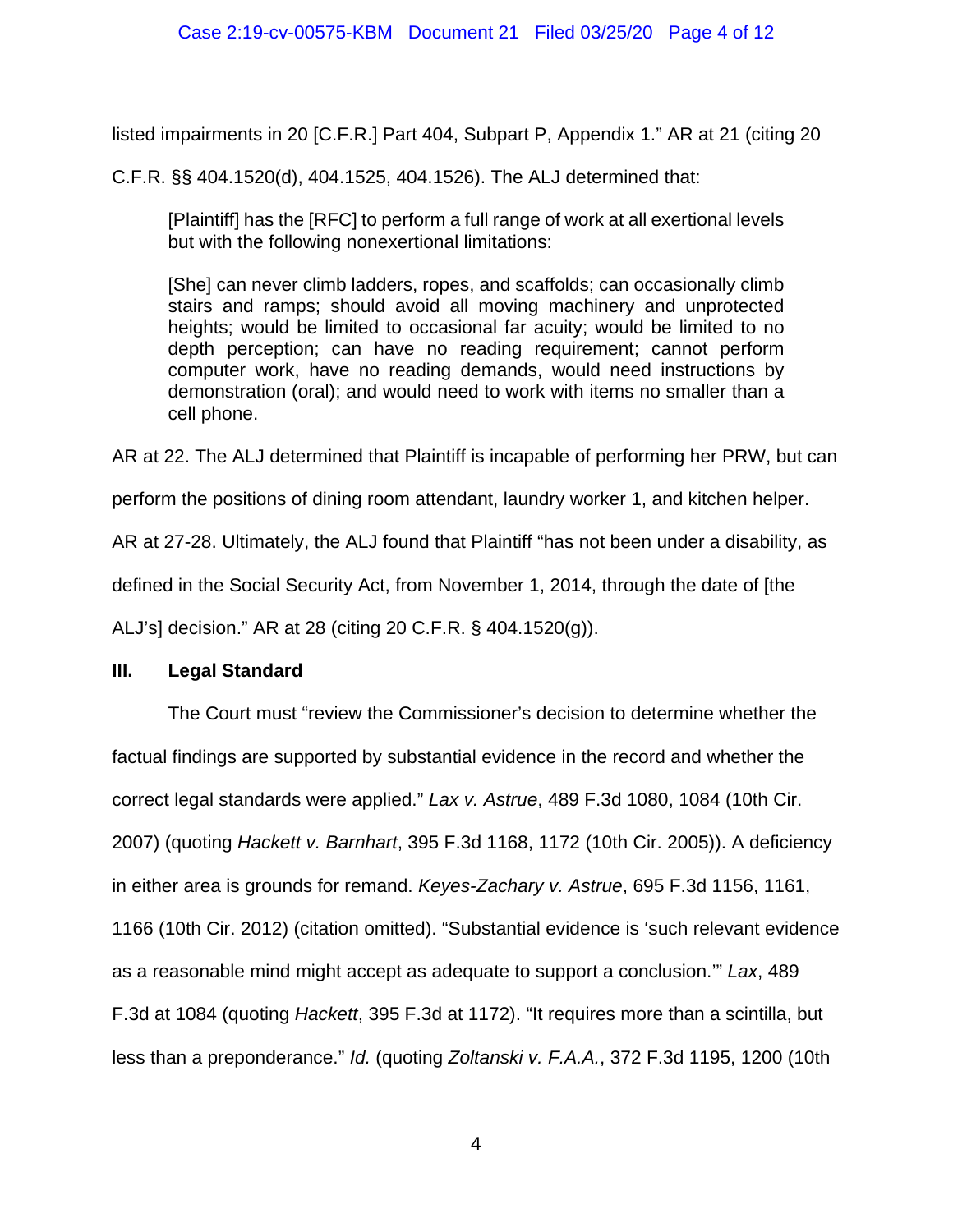#### Case 2:19-cv-00575-KBM Document 21 Filed 03/25/20 Page 5 of 12

Cir. 2004) (alteration in original)). The Court will "consider whether the ALJ followed the specific rules of law that must be followed in weighing particular types of evidence in disability cases, but [it] will not reweigh the evidence or substitute [its] judgment for the Commissioner's." *Id.* (quoting *Hackett*, 395 F.3d at 1172 (internal quotation marks omitted)).

"The possibility of drawing two inconsistent conclusions from the evidence does not prevent an administrative agency's findings from being supported by substantial evidence." *Id.* (quoting *Zoltanski*, 372 F.3d at 1200). The Court "may not 'displace the agenc[y's] choice between two fairly conflicting views, even though the [C]ourt would justifiably have made a different choice had the matter been before it de novo.'" *Id.* (quoting *Zoltanski*, 372 F.3d at 1200).

#### **IV. Discussion**

Plaintiff contends that the following issues require reversal: (1) the ALJ failed to include a limitation in the RFC that accounts for Plaintiff's limitation to "rarely" using color vision; (2) because of this error in the RFC, the ALJ's analysis about whether work exists in significant numbers is not supported by substantial evidence; and (3) the ALJ did not discuss whether Plaintiff's depression and anxiety imposed limitations. *Doc. 14* at 19-21. The Court agrees that ALJ Upshall erred in failing to take Plaintiff's color vision limitation into account in naming the occupations she can perform, and that two of the three jobs were identified erroneously. Thus, this matter should be remanded for the ALJ to make a finding about whether the number of jobs remaining is significant. The Court turns first, however, to Plaintiff's claim regarding her depression and anxiety.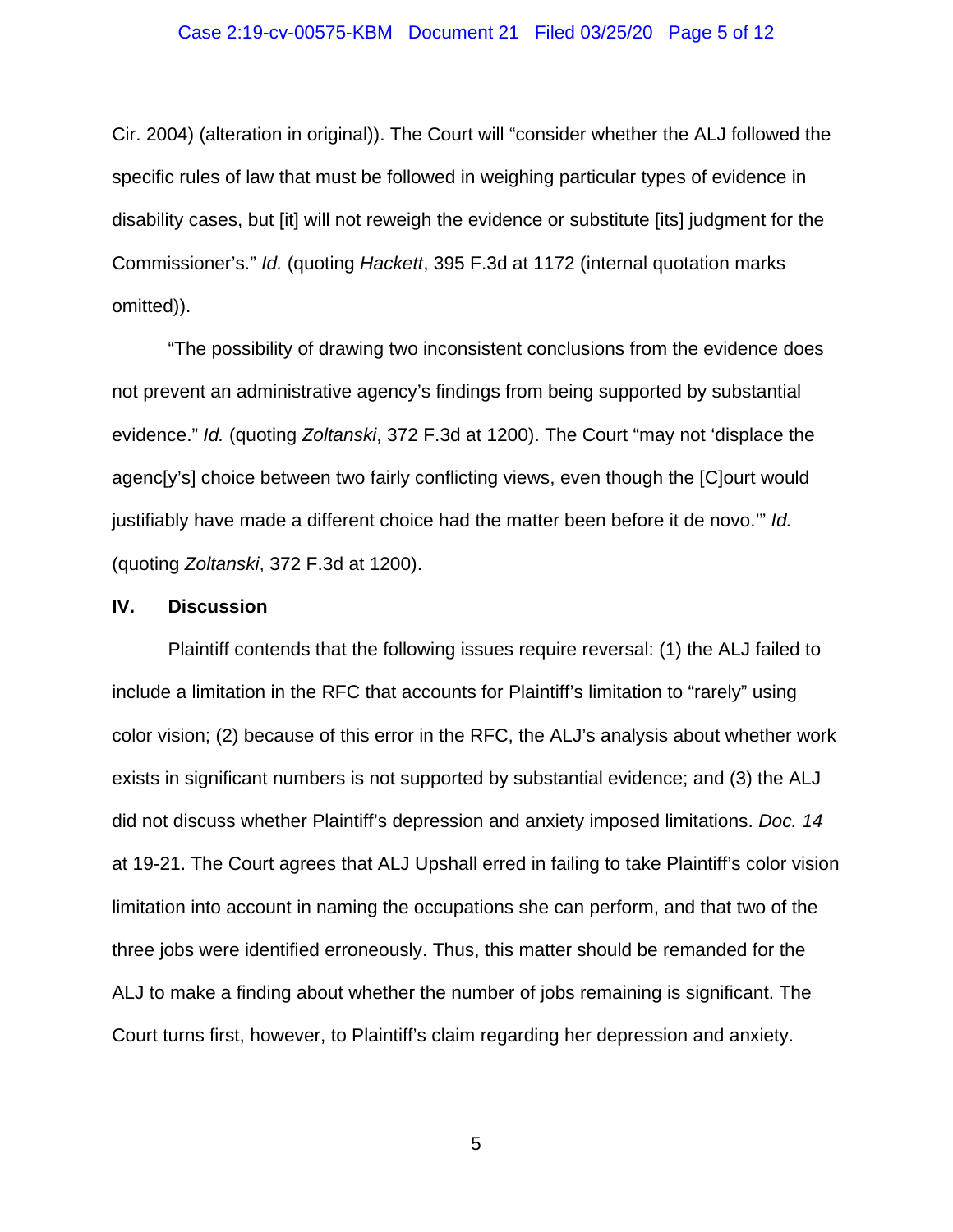### **A. The ALJ made no reversible error regarding Plaintiff's mental health limitations.**

Plaintiff summarily argues that ALJ Upshall erred in failing to discuss whether her anxiety and depression were severe at step two and whether these diagnoses should have been incorporated as restrictions in her RFC. *Id.* at 21. The record evidence shows that Plaintiff has been diagnosed with anxiety and depression. *See* AR 481, 483- 86, 488-90. The ALJ observed that Plaintiff's physician, Dr. Hugo Rivas, assessed her with "severe single episodes of major depressive disorder, without psychotic features" and "depression with anxiety" on August 24, 2017, during her annual physical examination. AR at 26 (citing AR 478-82), 481. Plaintiff was "previously prescribed Trazadone" and took it "intermittently," but she "rejected an offer for a refill." AR at 26 (citing AR 478-82), 481. The ALJ also noted that Plaintiff saw a psychology student at Las Cruces Family Medicine for depression on September 19, 2017, "was diagnosed with depression with anxiety" and "was offered another appointment, but did not schedule one." AR at 26 (citing AR 488-90).

Plaintiff points to only one other relevant treatment note in the record that the ALJ did not mention: a September 15, 2016 Depression Screening performed by Dr. Mai Eissa. *Doc. 14* at 3 (citing AR 483-86). Dr. Eissa diagnosed Plaintiff with "moderate depression." AR at 486.

To the extent that Plaintiff argues the ALJ erred in not finding that her depression and/or anxiety were severe at step two, any error is harmless. At step two "a claimant need only establish, and an ALJ need only find, one severe impairment." *Allman v. Colvin*, 813 F.3d 1326, 1330 (10th Cir. 2016) (citing *Oldham v. Astrue*, 509 F.3d 1254,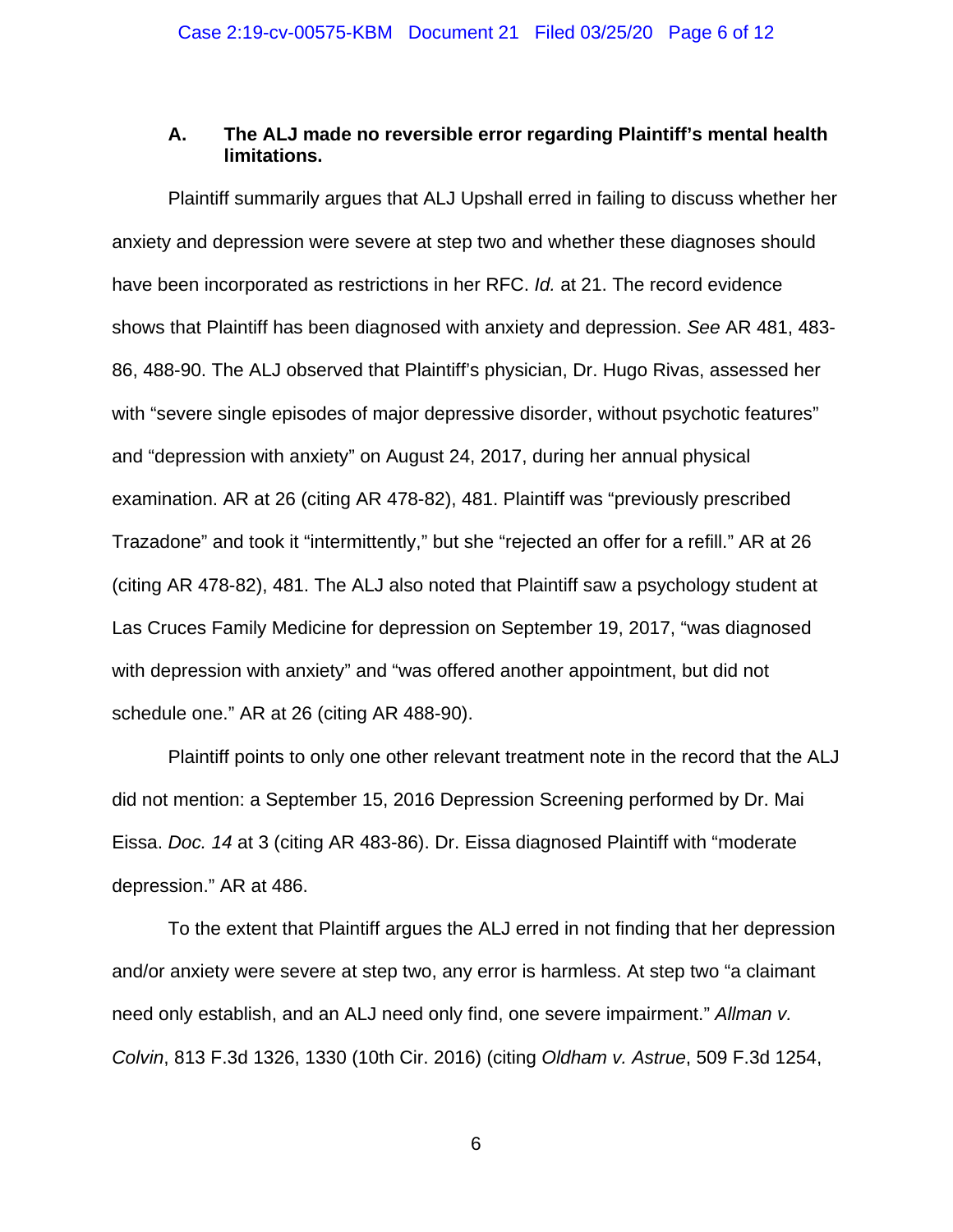1256-57 (10th Cir. 2007)). The ALJ found that Plaintiff had other severe impairments at step two. AR at 21.

Plaintiff makes a vague argument that the ALJ erred in not imposing limits on the RFC caused by her depression and/or anxiety, but she fails to advance any evidence to establish what limits her mental impairments might cause. *Docs. 14* at 21; *19* at 5-6. Nor are any such limits apparent from the record. Plaintiff did not include depression or anxiety "physical or mental conditions (including emotional or learning problems) that limit [her] ability to work" on her Disability Report. AR at 204. On the same form, she stated that she had not "seen a doctor or other health care professional or received treatment at a hospital or clinic . . . [f]or any mental condition(s) (including emotional or learning problems)[.]" AR at 207 (bolding omitted). In her 2015 and 2016 Function Reports, she stated that her ability to work is limited due to the fact that she "cannot read/loss of close up vision" (AR at 212), and she "cannot see well enough to work on patients" (AR at 243). She did not mention depression or anxiety on either form, nor did she note limitations in abilities that may be related to depression and anxiety. *See* AR at 212-19, 243-50. For example, she stated "that she was able to go out alone, drive, handle her finances, take care of her personal needs without reminders, spend time with others, pay attention 'indefinitely,' follow spoken instructions with 'no problem,' handle stress, and handle changes in routine." *Doc. 18* at 9 (citing AR at 213-18, 244- 49). As the Commissioner observes, neither Plaintiff nor her attorney discussed any mental limitations at the hearing. *Id.* at 9-10; *see also* AR at 35-75. In short, Plaintiff points to no evidence to support the existence of any restrictions her mental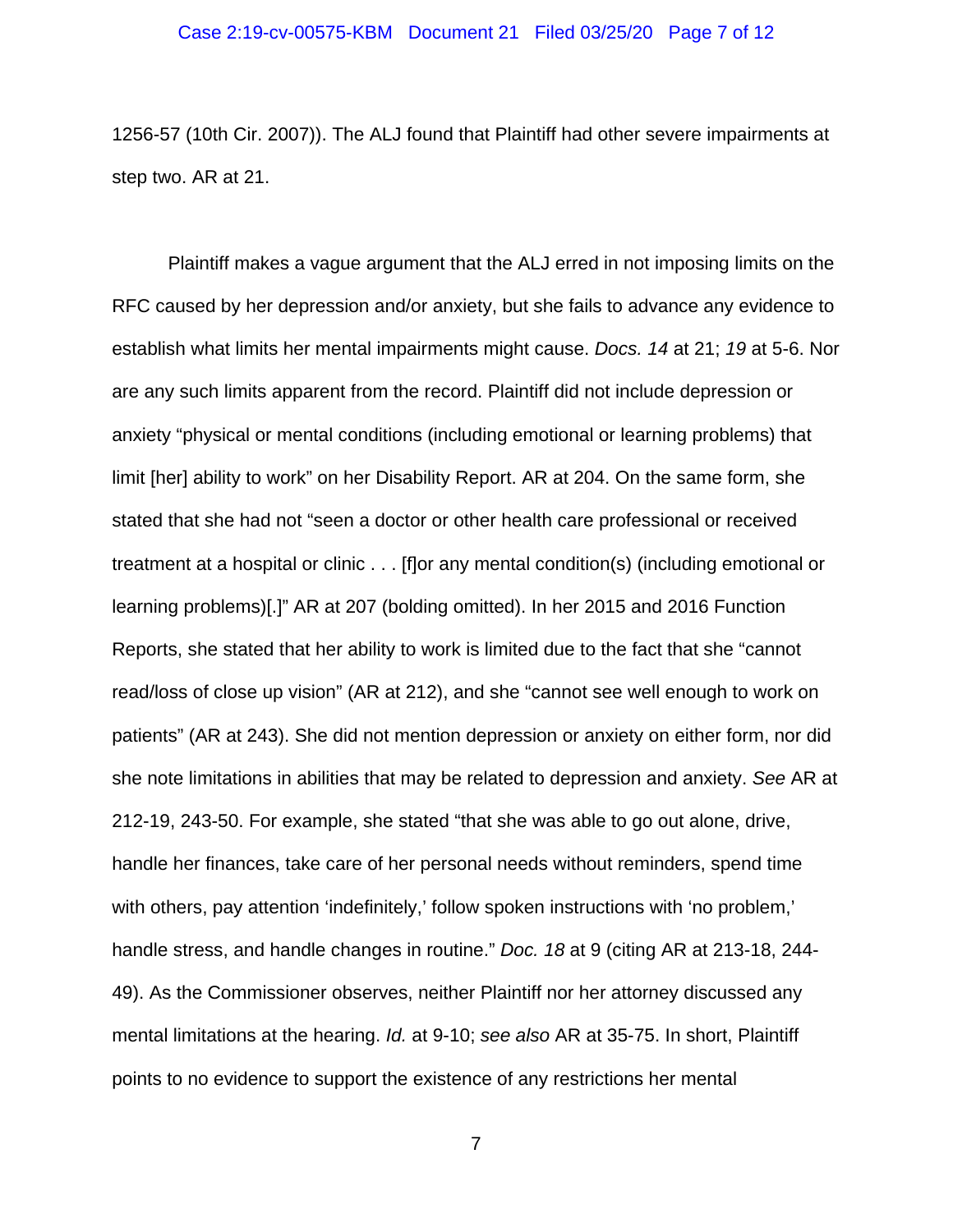impairments might impose on her RFC. Thus, she fails to show that the ALJ's finding is not supported by substantial evidence.

# **B. The ALJ erred in failing to include any "color vision" limitation in the RFC and in finding that Plaintiff can perform the occupations of Laundry Worker 1 and Kitchen Helper.**

ALJ Upshall observed that Plaintiff's treating ophthalmologist, Dr. David Metrikin, opined that Plaintiff had several visual impairments, including the frequent inability to discern color. AR at 25 (citing AR at 446-48). The ALJ gave Dr. Metrikin's opinion "considerable weight" (AR at 27), but he did not include any limitation related to color vision in the RFC (AR at 22). Plaintiff contends this omission was error, because two of the three jobs the VE identified (laundry worker 1, DOT # 361.684-014, and kitchen helper, DOT #318.687-010) require occasional use of color vision. *Doc. 14* at 19-20; *see also* Selected Characteristics of Occupations Defined in the Revised Dictionary of Occupational Titles, at 132, ID-2 (1983).

The Commissioner concedes that the ALJ erred in failing to include any limitation related to color vision but argues that this omission was harmless error. *Doc. 18* at 4-5. He asserts that although the ALJ erred in finding that Plaintiff can perform the occupations of laundry worker 1 and kitchen helper, the remaining position—dining room attendant—does not require the use of color vision. *Id.* at 5. Because 60,000 jobs in the national economy remain for the dining room attendant position, the Commissioner argues that the ALJ's error was harmless. *Id.* at 5-9.

The Court thus accepts as true that the ALJ erred in failing to include a color vision restriction in the RFC and proceeds to an analysis of whether 60,000 jobs is significant as a matter of law.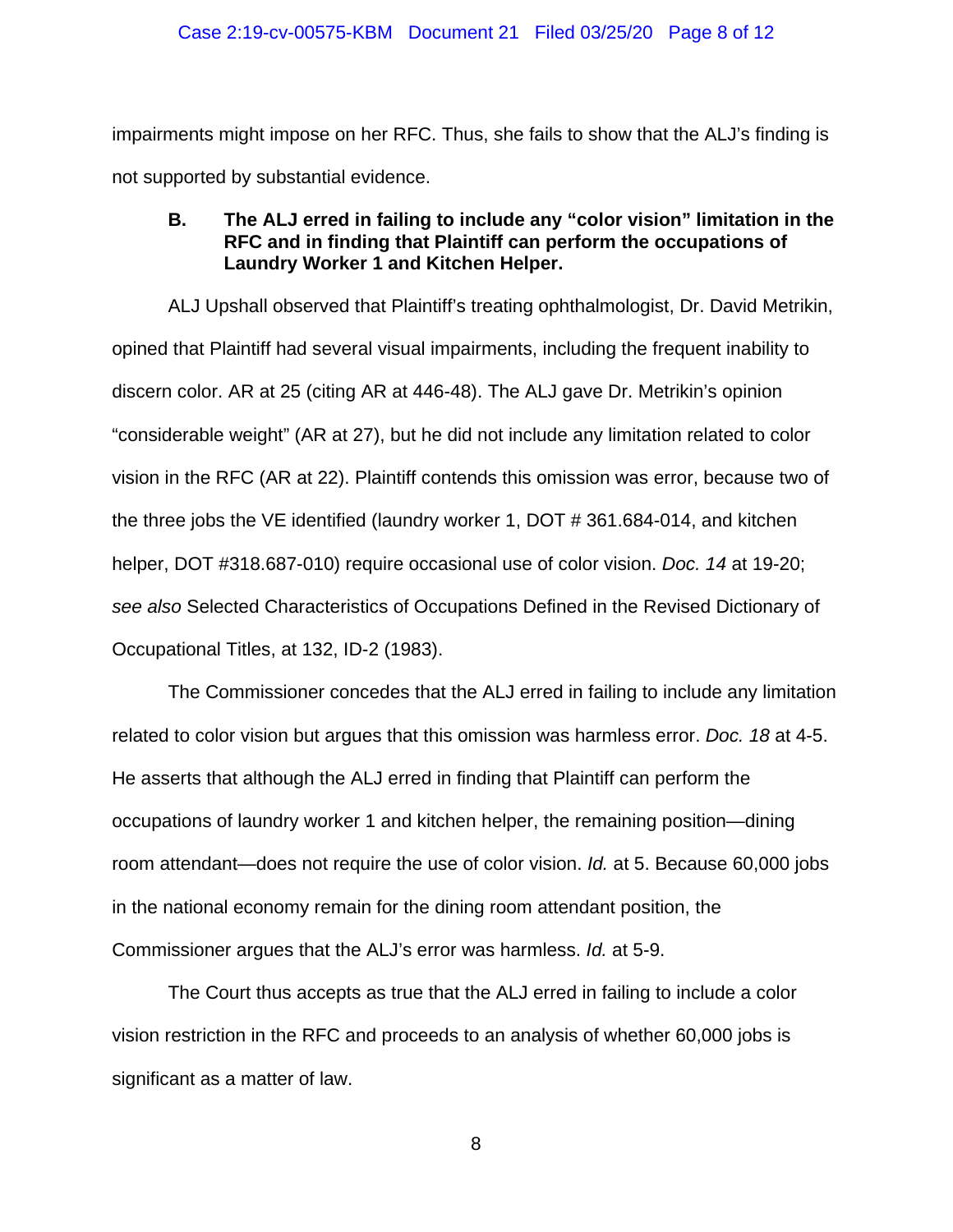### **C. The Court finds that this case should be remanded for the ALJ to expressly determine whether 60,000 jobs is a significant number.**

Plaintiff contends that the case should be remanded so that the ALJ can analyze whether 60,000 jobs is a significant number given her unique limitations. *See Docs. 14* at 13-14, 20-21; *19* at 1-5. Specifically, she argues that there is evidence that she can only rarely use color vision and is unable to quickly adjust to changes in lighting conditions, thus this decision "should ultimately be left to the ALJ's common sense in weighing the statutory language as applied to [this] factual situation." *Doc. 19* at 2 (quoting *Trimiar v. Sullivan*, 966 F.2d 1326, 1330 (10th Cir. 1992)); *see also Docs. 14* at 3, 4 n.2, 5, 7, 20-21; *19* at 3-4.

The Commissioner urges the Court to analyze this issue using a harmless error analysis and to conclude that 60,000 jobs is significant as a matter of law. *Doc. 18* at 4- 5. He cites this Court's decision in *King v. Berryhill*, No. CV 16-1147 KBM, 2018 WL 851358, at \*12-14 (D.N.M. Feb. 12, 2018) in support. *Doc. 18* at 6. In *King*, the ALJ relied on VE testimony to find that the claimant could perform two jobs (comprising 47,500 positions) in the national economy. *Id.* at \*10. The claimant argued that the ALJ had erred in finding that 47,500 jobs was significant without engaging in a *Trimiar* analysis. *Id.* at \*12-14. The Court found that the *Trimiar* analysis governs the question of whether there are significant numbers of regionally available jobs, not nationally available jobs. *Id.* at \*14. Thus, the Court declined to find that the ALJ erred in omitting a *Trimiar* analysis. *Id.*

*King* is distinguishable, though, because the Court had not discounted either of the jobs identified by the VE or ALJ. Thus, the Court was only called on to determine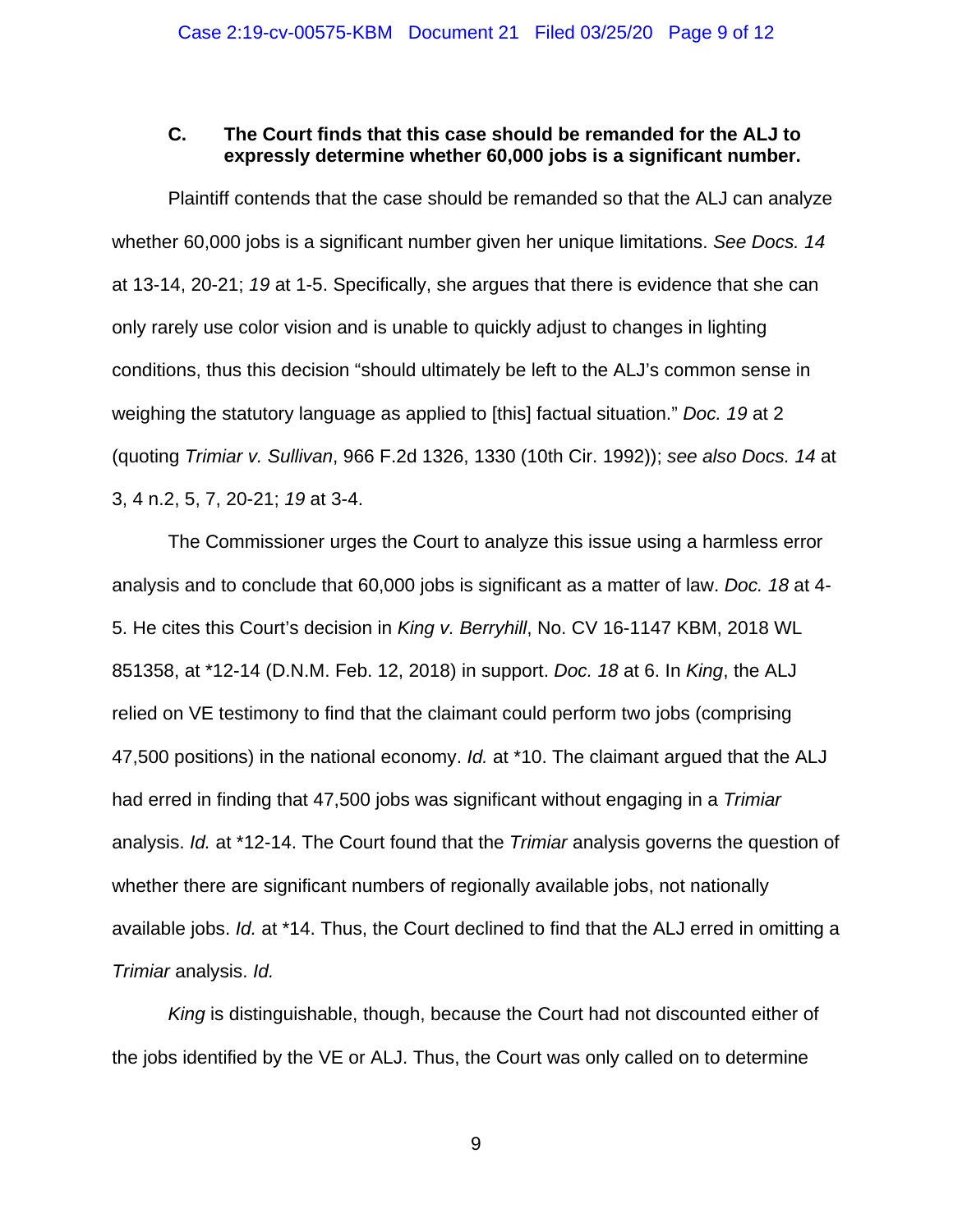#### Case 2:19-cv-00575-KBM Document 21 Filed 03/25/20 Page 10 of 12

whether substantial evidence supported the ALJ's finding. Here, the Commissioner agrees that the ALJ erred in finding that Plaintiff could perform the kitchen helper and laundry worker 1 positions. Accordingly, "the Court must apply the more rigorous harmless error standard" here. *Sears v. Berryhill*, No. CV 17-0391 JB/KBM, 2018 WL 2002487, at \*9 (D.N.M. Apr. 30, 2018). "[T]he operative question is whether the Court can 'confidently say no reasonable administrative factfinder, following the correct analysis, could have resolved the factual matter in any other way.'" *Id.* (quoting *Allen v. Barnhart*, 357 F.3d 1140, 1144 (10th Cir. 2004) (subsequent citation omitted)).

Plaintiff argues that her particular factual situation counsels against a finding that the ALJ's error was harmless. *See Doc. 19* at 3. First, she asserts that "*Trimiar* specifically provides that the ALJ should consider 'the distance claimant is capable of travelling to engage in the assigned work . . . .'" *Id.* (quoting *Trimiar*, 966 F.2d at 1330). Here, Plaintiff's vision limitations impact her ability to travel, as she "testified she cannot read street signs . . . ." *Id.*; *see also* AR at 57. Her treating ophthalmologist confirmed that she is unable to read. AR at 25 (citing AR at 446-48). She also emphasizes her problems adapting to changing light conditions. *Doc. 19* at 3. Because *Trimiar* directs courts to consider "the level of [a] claimant's disability" in determining whether the number of jobs is significant, 966 F.2d at 1030, Plaintiff argues that this limitation is relevant because dining room attendants may be called upon to bring dishes from a dark dining room into a bright kitchen or vice versa. *Doc. 19* at 3. Although *Trimiar* is distinguishable because it dealt with jobs available in the regional economy, the Court finds that the considerations laid out therein are also relevant in the context of this harmless error analysis. *Cf. Garcia v. Berryhill*, No. 1:16-CV-01266 SCY, 2018 WL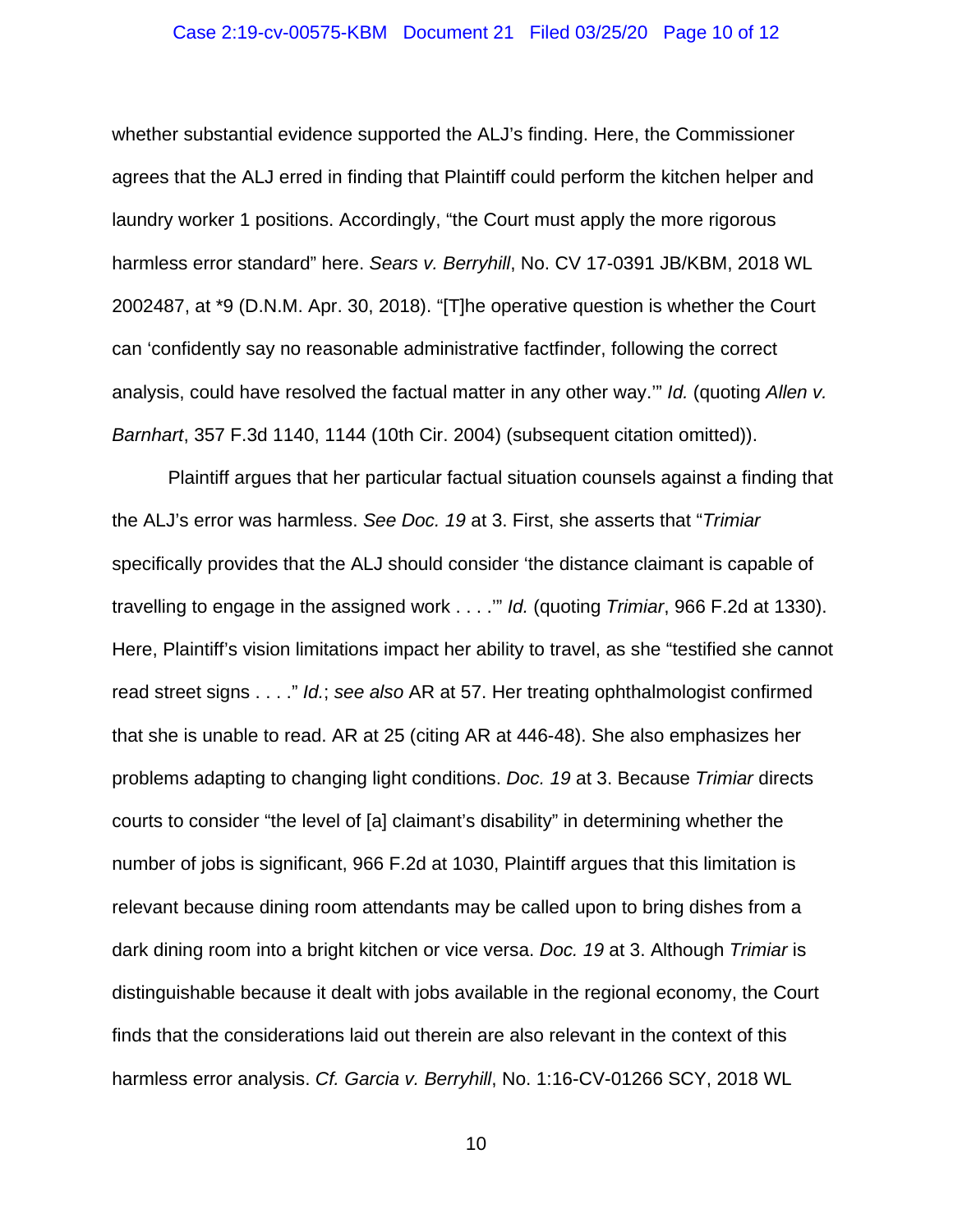#### Case 2:19-cv-00575-KBM Document 21 Filed 03/25/20 Page 11 of 12

1620922, at \*5 (D.N.M. Mar. 31, 2018) (noting that the *Trimiar* considerations "may overlap" with a court's determination of whether an ALJ's step-five finding is supported by substantial evidence).

The undersigned has used the harmless error standard to find that the number of positions nationally was significant after it eliminated two other positions that the ALJ incorrectly identified. *Adolph v. Berryhill*, No. CV 17-0191 KBM, 2018 WL 1415182, at \*10 (D.N.M. Mar. 21, 2018). In *Adolph*, the ALJ found that the claimant could perform three occupations: housekeeping cleaning, garment sorter, and addresser. *Id.* at \*3. But the Court found that the garment sorter and addresser positions should be stricken, because there was "an inconsistency between the RFC's limitation to simple instructions and" the reasoning level of the two occupations. *Id.* at \*10. The remaining position had 880,000 positions nationally. *Id.* The Court found that this number was significant and declined to remand for the ALJ to consider the issue. *Id.*

But 880,000 positions are far greater than 60,000. And here, unlike in *Adolph*, Plaintiff makes persuasive arguments to demonstrate why the Court should remand for the ALJ to consider the issue within the context of her unique limitations. *See Doc. 19* at 3-4. While it is a very close call, the Court finds that remand is appropriate because a reasonable factfinder could conclude that 60,000 jobs is not significant under these circumstances.

### **V. Conclusion**

The Court finds that the ALJ erred in failing to include a color vision limitation in the RFC and in identifying the positions of kitchen helper and laundry worker 1. This